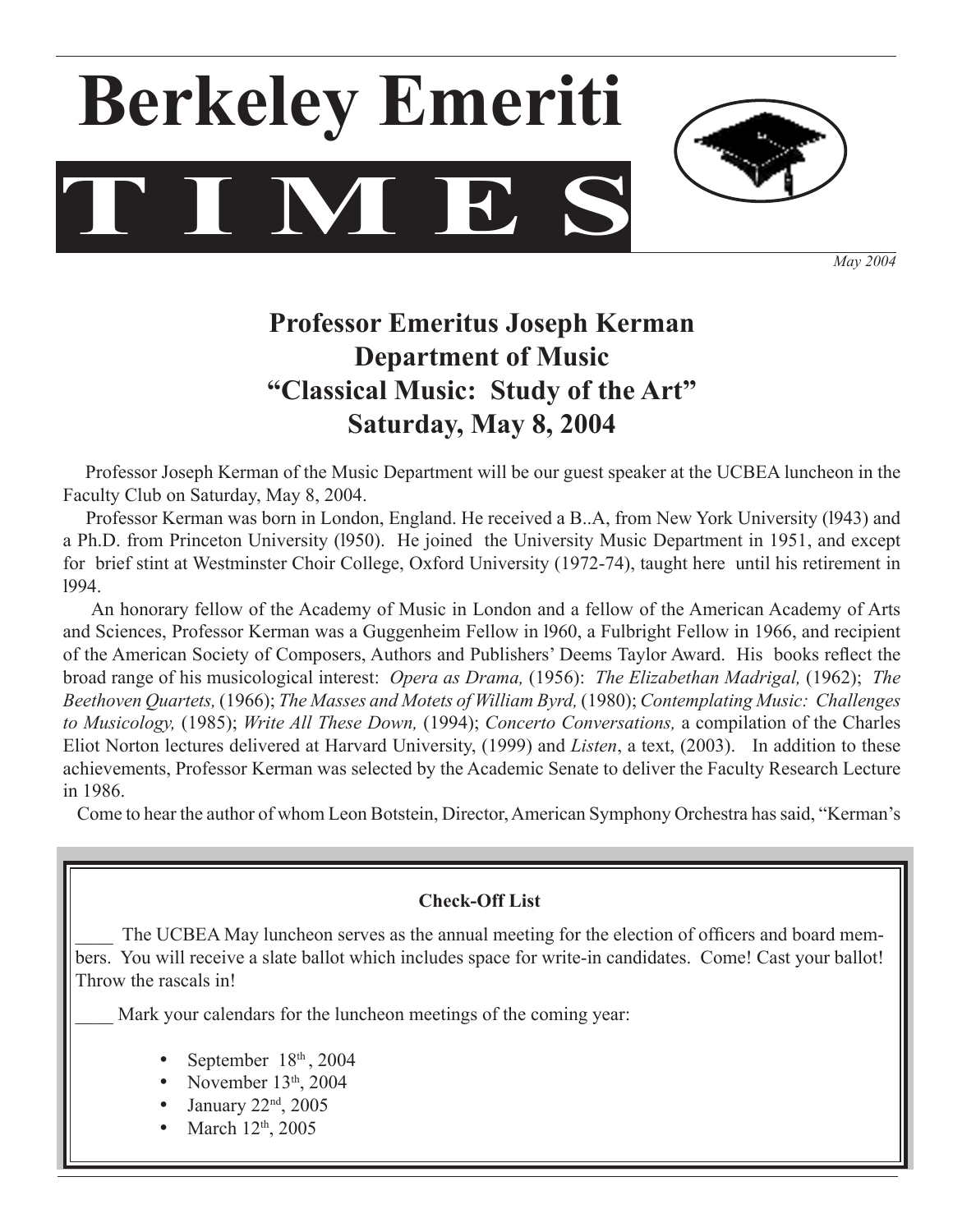#### **Light on the Laser - How it Happened**

#### **UCB EMERITI ASSOCIATION EXECUTIVE COMMITTEE**

#### **2003-2004**

**President** Gene Brucker

**Vice President** Paola Timiras

**Treasurer**  George Tyndall

**Stewards** Betty Carpenter Sue Cork Mary Dee Vermeulen Todd Smith

**Members at Large** Claude Babcock George Leitmann Austin Ranney Larry Waldron Sheridan Warrick

**Mailing Address** UC Berkeley Emeriti Association 2 Boalt Hall, # 7200 Berkeley, CA 94720-7200

**Director, UCB Retirement Center** Shelley Glazer 510/642-5461 sdg@uclink.berkeley.edu

**Administrative Specialist** André S. Porter asporter@uclink.berkeley.edu

| Office                                | <b>UCB Retirement Center</b><br>2 Boalt Hall, #7200<br>Berkeley, CA 94720-7200             |
|---------------------------------------|--------------------------------------------------------------------------------------------|
| Hours                                 | Monday – Friday<br>8:30 am-4:30 pm<br>Closed Noon-1 pm                                     |
| Telephone<br>Fax<br>Web site<br>Email | 510/642-5461<br>510/643-1460<br>http://thecenter.berkeley.edu<br>ucbrc@uclink.berkeley.edu |



Published before each meeting of the UC Berkeley Emeriti Association: To provide closer networking for members with meeting announcements, meeting reviews, executive committee actions, pertinent campus news, and to reach out to members who cannot attend the meetings. Editor: Claude Babcock Phone: 510/848-3368

Email: cbabcock@uclink.berkeley.edu

 On Saturday, March 20th, 2004, ProfessorCharlesTownes of the physics department presented to the UCBEA luncheon a fascinating account of the development of the laser. Thisremarkable development, for which Professor Townes was awarded the Nobel Prize in 1964, today has applications undreamed of during the years when he was working to give it birth. The term LASER, coined byTownes and his graduate students, is an abbreviation for Light Amplification by Stimulated Emission of Radiation.

The basic theory of stimulated emission was first proposed by Einstein in 1917. In quantum theory atoms or molecules move in discrete steps from one energy level to another. They may absorb electromagnetic radiation and be placed in a higher energy level, or they may descend to a lower level causing emission of radiation. It is the latter phenomenon that is exploited in the laser.

 Although Professor Townes' original objective had been to produce a source of pure infrared radiation for use in molecular spectroscopy, he chose first to work with microwaves because the development of radar had produced equipment suitable for his purpose. Many scientists considered his idea of stimulated emission unworkable, particularly physicists most familiar with quantum mechanics. In a brief conversation with the great physicist Niels Bohr, Townes was told flatly that his idea wouldn't work. The mathematician John Von Neumann also was initially skeptical but after some reflection conceded that it might work. The chairman of Townes's department at Columbia University urged him to give up on stimulated emission because the work was apparently going nowhere and dissipating valuable university resources. However, Townes was then an associate professor with tenure and refused to give up his pursuit.

 Sitting one morning on a park bench in Washington D.C., Townes had a *eureka* moment in which he realized he did not have to accept the preponderance of low energy molecules which were damping stimulated emission because methods had been developed to separate high-energy molecules from those with low energy. Pursuing this approach, Townes and his graduate students eventually succeeded in getting spectacular amplification of coherent microwaves (coherent waves vibrate like an army marching in step) with a device they called MASER. (Microwave Amplification by Stimulated Emission of Radiation.)

 At the Bell Labs in 1958, Townes and his brother-in-law, Arthur Shawlow, proposed an optical maser, or laser, using two mirrors to reflect light back and forth stimulating atoms to emit radiation. Their plan was published and patented, and a working laser was first made by T.H. Maimen at Hughes Aircraft Co.

Scientific and technical developments flourished, and the laser has found a host of applications in medicine, industry and communications and has been a tool for a number of Nobel Prize winners. It is encountered in everyday life in bar code scanners and CD players. Laser light has been bounced off reflectors on the moon, placed by NASA at Townes' suggestion, enabling measuring the distance to the moon to a precision of one inch.

Professor Townes made several insightful observations about scientific *see p.3*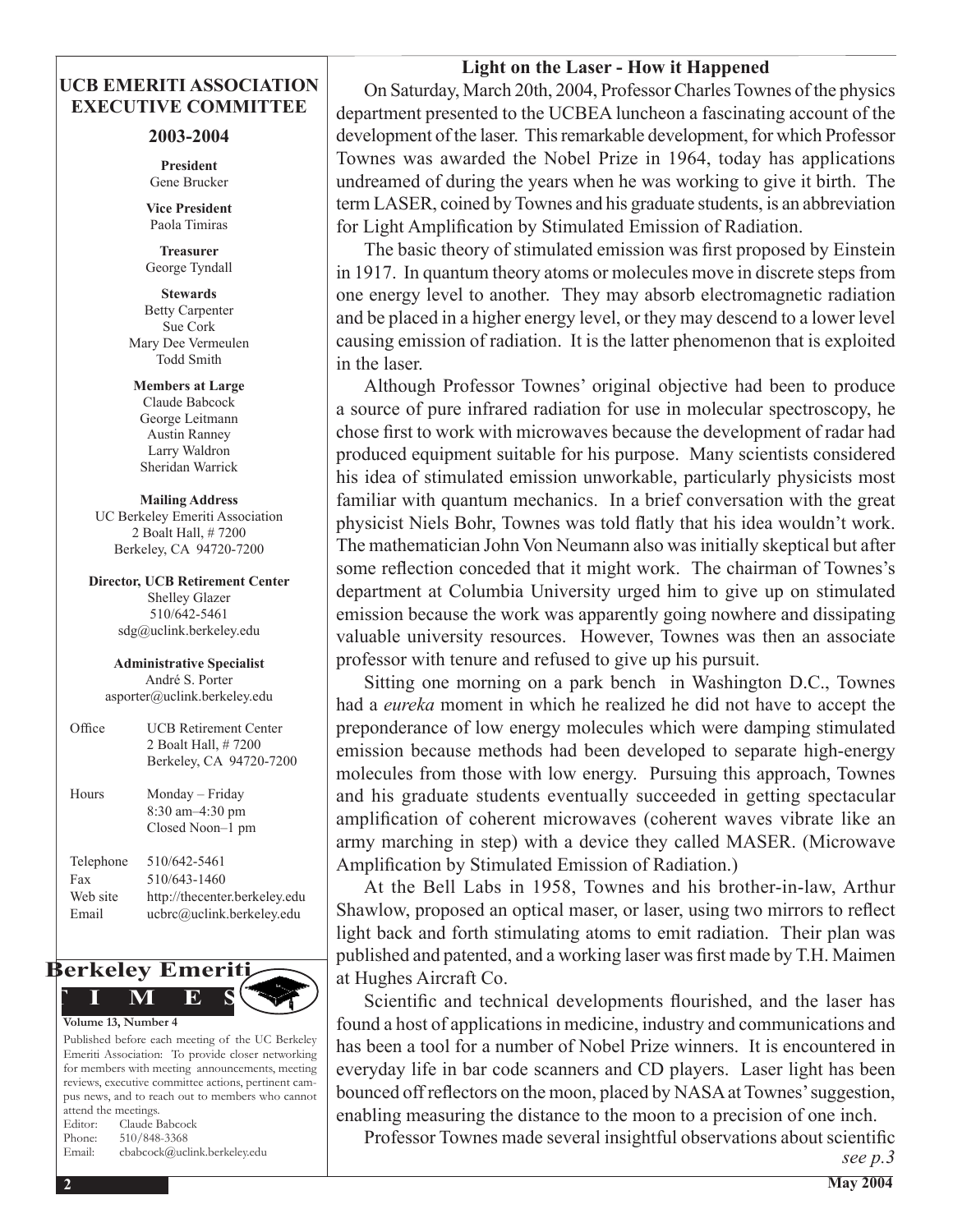#### **Got Books?**

The College of Letters and Sciences (L&S) has prepared a list of books for the intellectually curious reader. The first Berkeley Book List, to be issued annually the first week of December, includes 88 recommendations in 15 disciplines from Anthropology to Social Theory. This list of favorite books ranges from classics and traditional textbooks to esoteric tomes and professors' personal favorites. Among the contributors are mathematician Vaughan Jones, sociologist John Lie, astrophysicist George Smoot, and Chancellor Robert M. Berdahl. These scholars have written an introduction to their lists as well as short, tantalizing descriptions of the books.

"It might seem non-academic for a cell biologist to be reading about desire, love, and superstition, yet it is all very biological and very relevant …" writes Richard Steinhardt of his picks *The Evolution of Desires: Strategies of Human Mating*, David Bass, and *100 Love Sonnets,* Pablo Neruda. Geologist WalterAlvarez writes of John McPhee's single-cover package of geological books *Annals of the Former World* that it beautifully describes how our understanding of Earth "has completely changed with the discovery of plate tectonics and the exploration of many other planets and moons." L&S Executive Dean Ralph Hexter says of the Berkeley Book list "…the best books somehow take possession of us even as we take possession of them."

#### *continuted from p.2*

research. First, an investigator must be free to follow his own ideas even if those ideas do not have foreseeable practical use, as was the case with the laser. Second, interdisciplinarity plays an important role in scientific and technical investigations. As noted above, many physicists did not believe he could achieve his objective of coherent amplification, but electrical engineers, more familiar with methods of amplification, did not see the problem as the physicists did, perhaps because they didn't know as much about quantum mechanics. Third, science is a social activity. Communication between investigators is vital, because one person may see significance in the work of another that is not recognized by the person who produced the work.

 Looking at the brilliant development of the laser Professor Townes says he can identify himself with the

#### **Panunzio Prize to Professor Hammel**

 Professor Emeritus Eugene Hammel of the Anthropology and Demography Departments has been named recipient of the Constantine Panunzio Distinguished Emeriti Award. This Award, consisting of a \$4000 cash prize and a certificate, is in recognition of outstanding scholarly work or sevice performed by a University of California emeritus or emerita in retirement. Consistent with the late Professor Panunzio's field of sociology, work or service is to be in the humanities or social sciences.

Those of you who attended the November 8, 2003, luncheon may recall that the Board of the Emeriti Association presented theBerkeley Distinguished Emeriti Prize to Eugene Hammel, commenting on his accomplishments following his retirement in l993. He taught in the Demography Department, served as chair in l996-97, chaired five doctoral dissertations, supervised seven postdoctoral fellows, published some 50 papers and served on four national advisory committees. During the last three years Gene Hammel has been a central contributor to the National Academy of Science's efforts to bring the nation's scientific resources to bear on countering the crisis of terrorism. His high-profile work is one of the most visible and important contributions of UC Berkeley to the national arena where science helps shape policy.

> **Marie-Anne Phelps Seabury "Mappie"** 1923 - 2004

Member, Executive Board, UCBEA Editor, *Emeriti Times*

#### **SATISFACTORY SERVICES**

**We Need New Recommendations**

Please submit new listings to ucbrc@uclink.berkeley. edu, or you can phone the editor at 848-3368. You can view all listings at http://thecenter.berkeley.edu/ucbea-